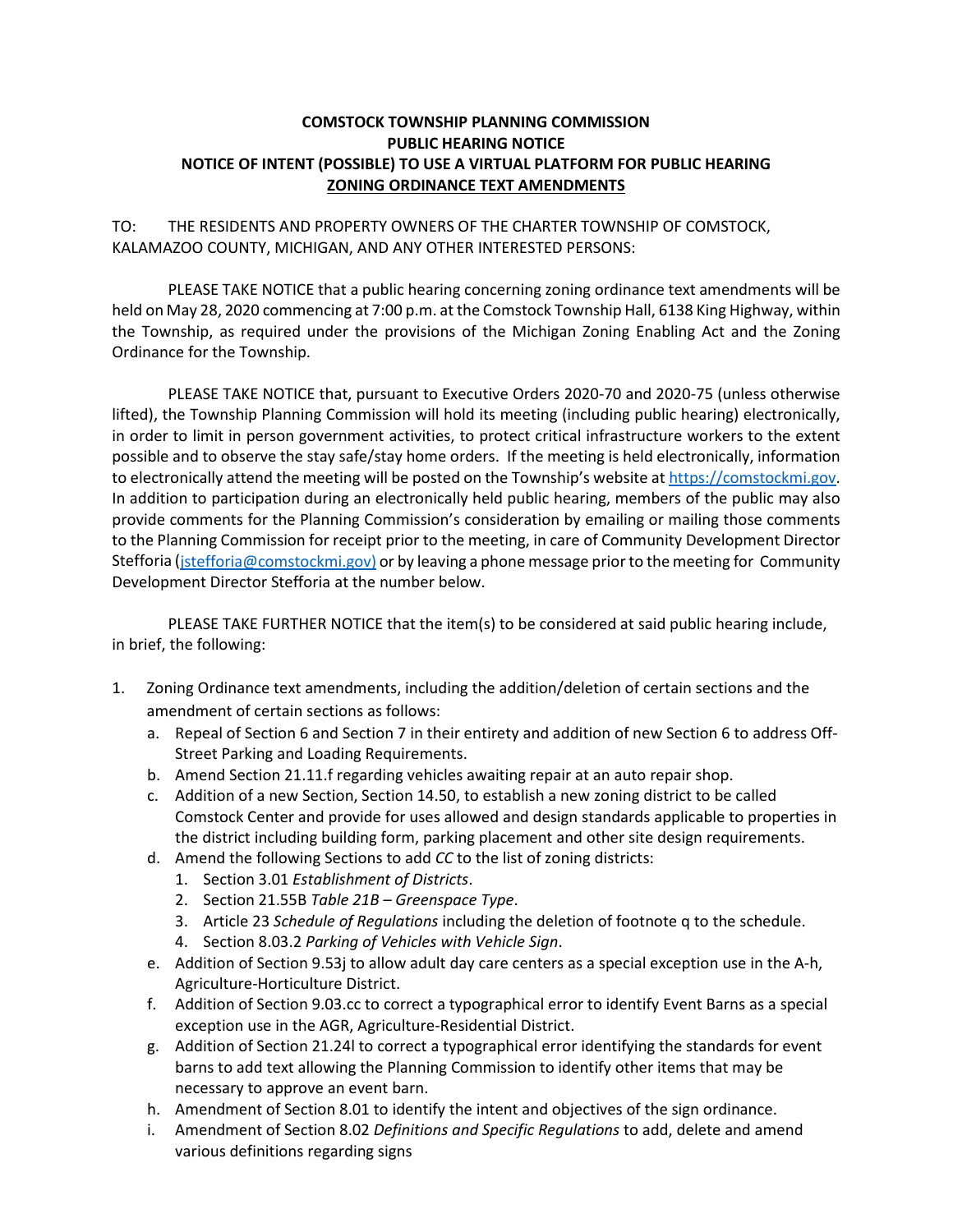- j. Amendment of Section 8.03.1 to clarify how to measure surface display area of a sign.
- k. Amendment of Section 8.03.3.e.5 to limit the electronically changeable area of a sign to 50%, not to include billboards.
- l. Amendment of Section 8.03.6 to identify which signs are exempt from obtaining a permit.
- m. Rewrite of Section 8.03.06.A allowing for temporary signs.
- n. Addition of Section 8.03.10 to allow for substitution of noncommercial sign content in lieu of commercial content on any sign and without a permit.
- o. Addition of Section 8.03.11 to require removal of obsolete signs.
- p. Amendment to Section 8.04.c regarding pennants as prohibited signs.
- q. Addition of Section 8.04.f to add obsolete signs to list of prohibited signs.
- r. Deletion of Section 8.05.1 that lists the signs permitted in all districts
- s. Amendment of Section 8.05.2, signs allowed in the AGR, A-H, R-1A, R-1B, R-1C, RMH, RM, RSM and OW Districts, as follows:
	- 1. Addition of *Institutional signs*;
	- 2. Clarification on names of *Subdivision* or *Development Real Estate Signs* and *Residential Development Signs*.
	- 3. Clarification on signs for *Non-residential Uses*.
	- 4. Deletion of Notes 1, 5 and 6 entirely and amendment to notes 2, 3 and 4 for clarification.
- t. Amendment of Section 8.05.3, signs allowed in the O-1, B-1, B-2, B-3, LM, LD, and M Districts, as follows:
	- 1. Clarification of measuring wall sign area;
	- 2. Clarification on wall signs for tenants in multi-tenant buildings.
	- 3. Addition of *Institutional Signs*.
	- 4. Addition of *Subdivision or Development Real Estate Sign.*
	- 5. Clarification on signs allowed on gas pumps.
	- 6. Reduction in height from 8 feet to 5 feet for *Directional/Private Traffic Control* signs.
	- 7. Clarification of Note 12 on the timing of removal of a *Subdivision or Development Real Estate Sign*.
	- 8. Deletion of Notes 6 and 7 and amendment to Note 10.
- u. Addition of Section 8.05.4 to provide for signs allowed in the CC District.
- v. Deletion of Section 8.07 *Noncommercial Temporary Event Signs.*

2. Such other business as may properly come before the Planning Commission.

The Comstock Charter Township Planning Commission and Township Board reserve the right to make changes in the above mentioned proposed amendment(s) at or following the public hearing.

Anyone interested in reviewing the zoning ordinance text amendments may review the amendments upon request to the Community Development Director before the Planning Commission meeting. All interested persons are invited to be present at the aforesaid time and place, or, if an electronic meeting is held, to participate via the electronic meeting.

Comstock Charter Township will provide necessary reasonable auxiliary aids and services, to individuals with disabilities at the hearing upon four (4) days' prior notice to the Township Clerk. Individuals with disabilities requiring auxiliary aids or services should contact the Township Clerk at the address or telephone number listed below.

COMSTOCK CHARTER TOWNSHIP PLANNING COMMISSION

By: Allan Faust, Secretary Comstock Charter Township Hall 6138 King Highway, P.O. Box 449